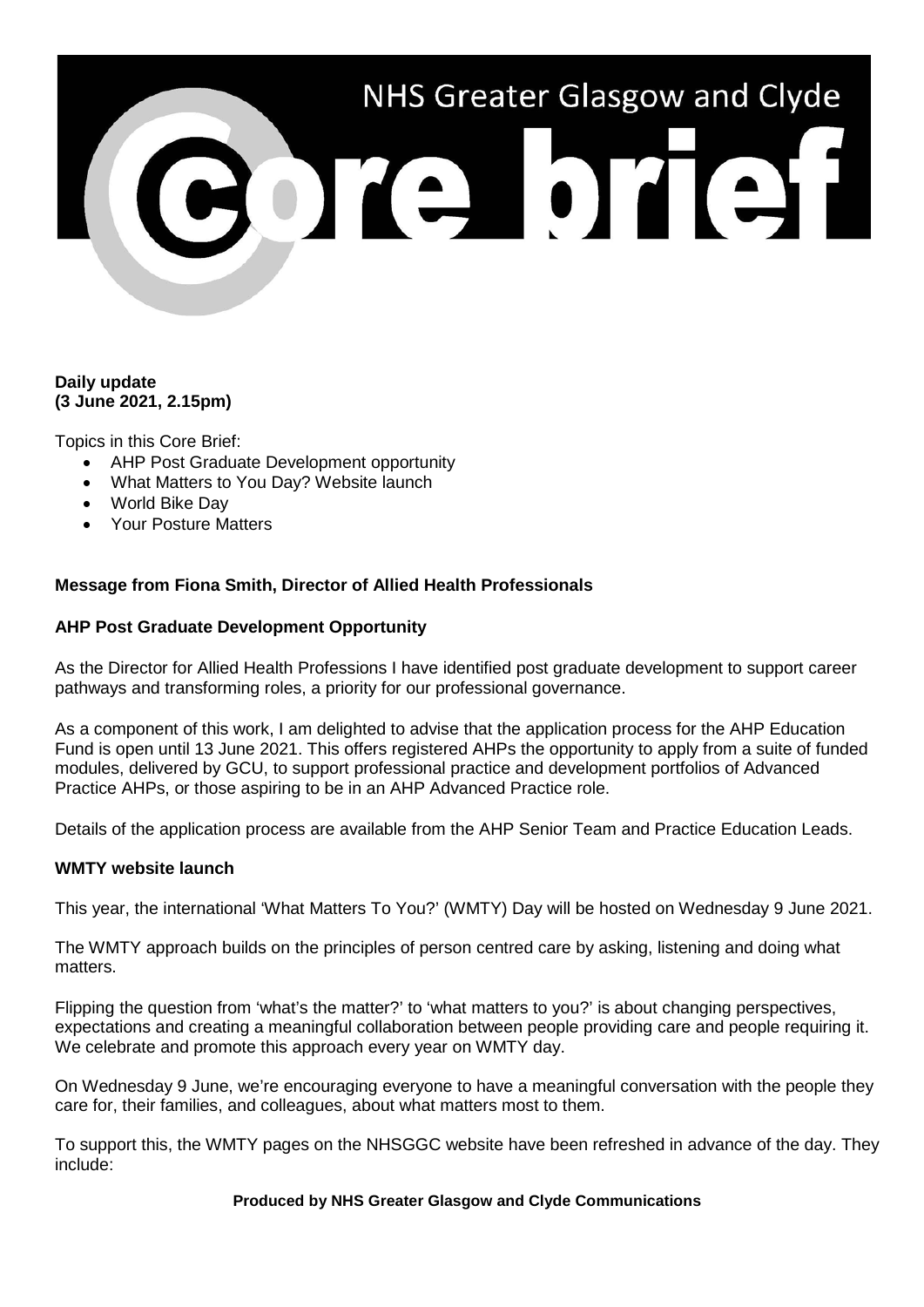- [Information for patients](https://www.nhsggc.org.uk/patients-and-visitors/information-for-patients/what-matters-to-you/)
- [Information for staff](https://www.nhsggc.org.uk/patients-and-visitors/information-for-patients/what-matters-to-you/wmty-information-for-staff/)
- [Examples of activity from last year](https://www.nhsggc.org.uk/patients-and-visitors/information-for-patients/what-matters-to-you/what-matters-to-you-day-2020/)
- [Links to further information.](https://www.nhsggc.org.uk/patients-and-visitors/information-for-patients/what-matters-to-you/wmty-further-resources/)

As a reminder;

- to order resources (stickers, posters and templates) to support these conversations, please complete [this form](https://forms.office.com/Pages/ResponsePage.aspx?id=veDvEDCgykuAnLXmdF5JmmENTIEVjYJLvSv3cugDYZ1URFkyUVYzSlI4SDFGNFFUUkhKQ1VIQkxaVSQlQCN0PWcu)
- on the day, please share any WMTY activity on social media by using #WMTY21 and @nhsggc
- if you plan on taking photos, please ensure you get appropriate consent by using this [form](https://nhsscotlandphotolibrary.org/wp-content/uploads/sites/8/2019/05/NHS-Image-Consent-Form-2019.pdf)
- Please share your plans for the day with us by emailing [person.centred@ggc.scot.nhs.uk,](mailto:person.centred@ggc.scot.nhs.uk) so we can gather examples of good practice to help inform wider learning so we can all focus on what people value – in the care they receive, and the wider context of their lives.

## **Get on your bike – NHSGGC welcomes World Bike Day**

For many, it's one of life's big rites of passage – that first time you fly down the street on your bike with the stabilisers off without falling and grazing your knee. During the last year, cycling has seen a huge resurgence, with lots of people working from home or reclaiming streets free from the usual traffic.

NHSGGC's Cycle to Work scheme helps staff to spread the cost of paying for a brand new bike – and with savings of between 25-39% - this has lead to demand increasing by over 150% in the last year.

The news of so many more people getting on their bike comes on this World Bike Day (3 June 2021).

Other initiatives saw funding from Cycling Scotland providing two new shelters at Glasgow Royal Infirmary (for 30 bikes) and three new shelters at Stobhill Hospital (30 bikes), each helping to keep cycles secure.

Bike hire schemes such as Next Bike in Glasgow are also available at a number of our sites allowing those who are able the opportunity to travel to hospital or their local health centre by bike.

Denis Sweeney, Travel Planning and Systems Manager, said: "Cycling is not only good for your health, but it saves you time and money, is much better for the environment and can really impact positively on your mental health.

"Walking and cycling maps are available for all our acute sites. The maps can help you identify walking and cycling routes, public transport options and access points surrounding our acute sites. They also have information on staff changing facilities and secure cycle storage options."

The Cycle to Work scheme means you can buy a new bike and accessories and spread the cost over 6 or 12 months with salary deduction. With an upper limit of £4,000 even more staff can become regular cyclists and afford higher-priced items like e-bikes and have the opportunity to explore cycling as an option for their commute.

Or if you don't quite fancy cycling to work just yet, perhaps it's time to dust off the bike and remember that feeling of flying free without the stabilisers.

For more information on the Cycle to Work scheme, please click here or contact Travel Plan Office at [travelpo@ggc.scot.nhs.uk](mailto:travelpo@ggc.scot.nhs.uk)

Not sure where to start? Have a look here: [https://www.sustrans.org.uk/our-blog/get-active/2019/everyday](https://www.sustrans.org.uk/our-blog/get-active/2019/everyday-walking-and-cycling/how-to-start-cycling-to-work/)[walking-and-cycling/how-to-start-cycling-to-work/](https://www.sustrans.org.uk/our-blog/get-active/2019/everyday-walking-and-cycling/how-to-start-cycling-to-work/)